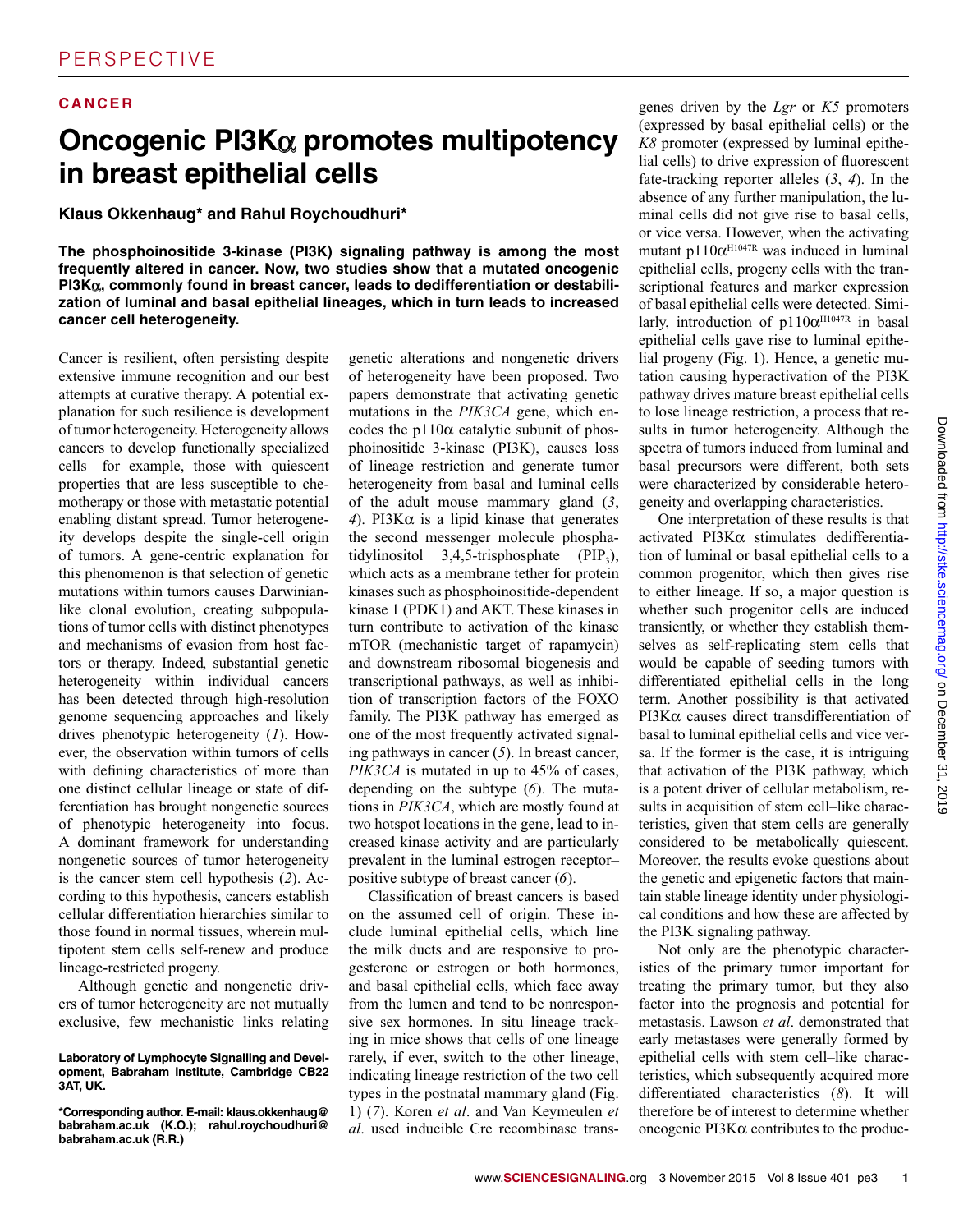## PERSPECTIVE



tion of metastatic clones by inducing the dedifferentiation of committed epithelial cells to those with stem cell–like properties. If so, this may suggest that early intervention with PI3K $α$  inhibitors is warranted to help prevent metastatic disease.

Collectively, the papers by Koren *et al*. and Van Keymeulen *et al*. provide a link between activating mutations in the PI3K pathway and induction of multipotency and tumor heterogeneity in breast cancer. The data also indicate a powerful effect of the lineage of the cancer cell of origin in determining severity of disease and the inadequacy of basal and luminal markers in identifying this cell of origin.

#### **References**

CREDIT: HEATHER MCDONALD/SCIENCE SIGNALING

CREDIT: HEATHER MCDONALD/SCIENCE SIGNALING

1. M. Gerlinger, A. J. Rowan, S. Horswell, J. Larkin, D. Endesfelder, E. Gronroos, P. Martinez, N. Matthews, A. Stewart, P. Tarpey, I. Varela,



B. Phillimore, S. Begum, N. Q. McDonald, A. Butler, D. Jones, K. Raine, C. Latimer, C. R. Santos, M. Nohadani, A. C. Eklund, B. Spencer-Dene, G. Clark, L. Pickering, G. Stamp, M. Gore, Z. Szallasi, J. Downward, P. A. Futreal, C. Swanton, Intratumor heterogeneity and branched evolution revealed by multiregion sequencing. *N. Engl. J. Med.* **366**, 883–892 (2012).

- 2. J. A. Magee, E. Piskounova, S. J. Morrison, Cancer stem cells: Impact, heterogeneity, and uncertainty. *Cancer Cell* **21**, 283–296 (2012).
- 3. S. Koren, L. Reavie, J. P. Couto, D. De Silva, M. B. Stadler, T. Roloff, A. Britschgi, T. Eichlisberger, H. Kohler, O. Aina, R. D. Cardiff, M. Bentires-Alj, PIK3CA(H1047R) induces multipotency and multi-lineage mammary tumours. *Nature* **525**, 114–118 (2015).
- 4. A. Van Keymeulen, M. Y. Lee, M. Ousset, S. Brohée, S. Rorive, R. R. Giraddi, A. Wuidart, G. Bouvencourt, C. Dubois, I. Salmon, C. Sotiriou, W. A. Phillips, C. Blanpain, Reactivation of multipotency by oncogenic PIK3CA induces breast tumour heterogeneity. *Nature* **525**, 119–123 (2015).
- 5. D. A. Fruman, C. Rommel, PI3K and cancer: Lessons, challenges and opportunities. *Nat. Rev. Drug Discov.* **13**, 140–156 (2014).

**Fig. 1. Lineage relationship of epithelial cells in the fetal, adult, and transformed breast.** (**A**) In the fetal gland, mammary stem cells give rise to unipotent self-renewing basal and luminal epithelial stem cells, which in turn generate terminally differentiated basal and luminal epithelial cells, respectively. (**B**) In the adult gland, unipotent self-renewing basal and luminal epithelial stem cells generate terminally differentiated basal and luminal epithelial cells in a lineage-restricted fashion. (**C**) An oncogenic  $p110\alpha^{\text{H1047R}}$  mutation arising in a basal epithelial cell drives loss of lineage restriction, resulting in a putative multipotent precursor cell, which gives rise to both cancer cells with basal or epithelial characteristics. (D) An oncogenic p110α<sup>H1047R</sup> mutation arising in a luminal epithelial cell drives loss of lineage restriction, resulting in a putative multipotent precursor cell, which gives rise to both cancer cells with basal or epithelial characteristics.

- 6. Cancer Genome Atlas Network, Comprehensive molecular portraits of human breast tumours. *Nature* **490**, 61–70 (2012).
- 7. A. Van Keymeulen, A. S. Rocha, M. Ousset, B. Beck, G. Bouvencourt, J. Rock, N. Sharma, S. Dekoninck, C. Blanpain, Distinct stem cells contribute to mammary gland development and maintenance. *Nature* **479**, 189–193 (2011).
- 8. D. A. Lawson, N. R. Bhakta, K. Kessenbrock, K. D. Prummel, Y. Yu, K. Takai, A. Zhou, H. Eyob, S. Balakrishnan, C. Y. Wang, P. Yaswen, A. Goga, Z. Werb, Single-cell analysis reveals a stem-cell program in human metastatic breast cancer cells. *Nature* **526**, 131–135 (2015).

10.1126/scisignal.aad5856

**Citation:** K. Okkenhaug, R. Roychoudhuri, Oncogenic PI3Kα promotes multipotency in breast epithelial cells. *Sci. Signal.* **8**, pe3 (2015).